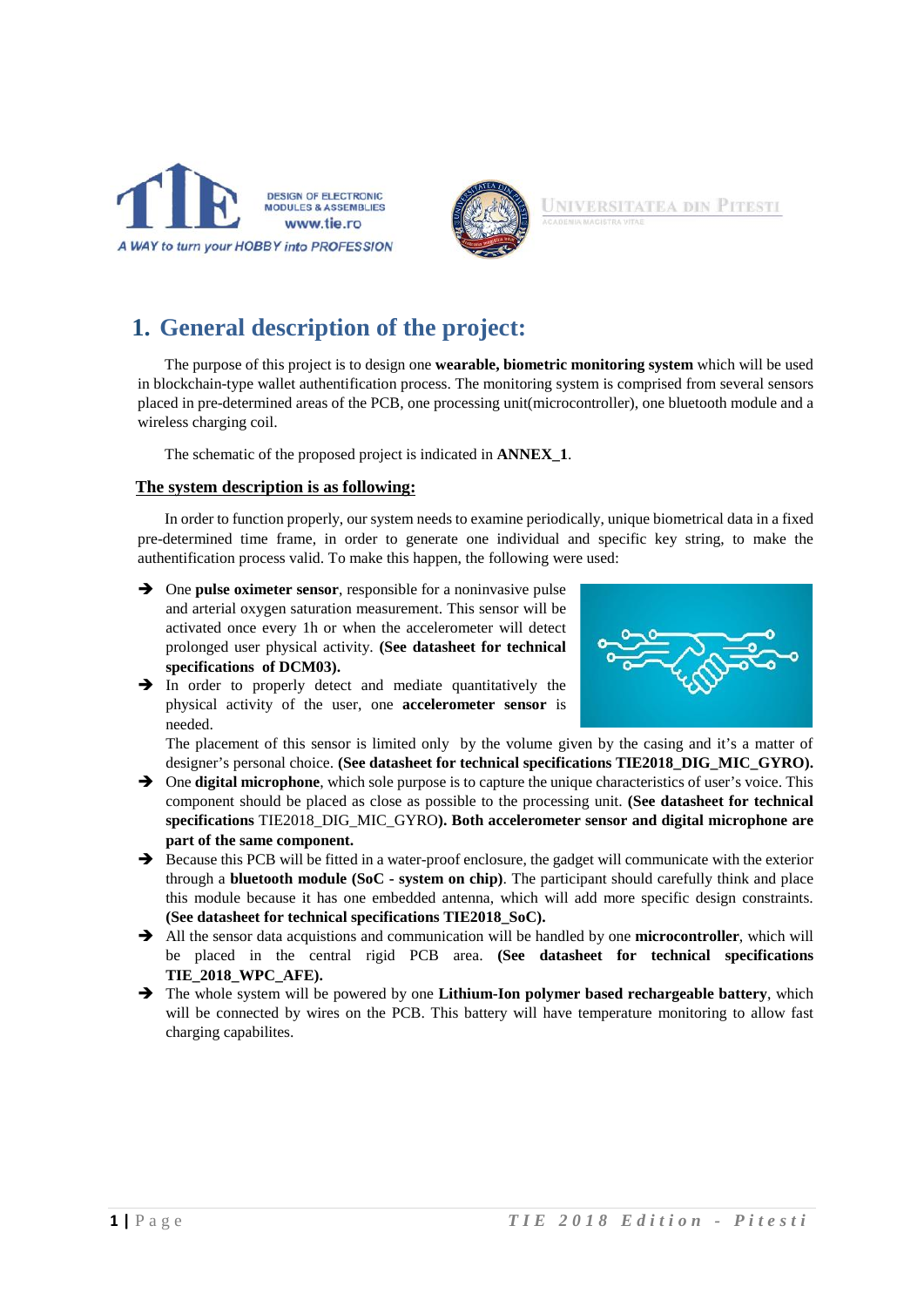## **2. General requirements:**

| <b>GEN-001</b> | The design order is mandatory: libraries, schematic design, transfer procedure, layout design |
|----------------|-----------------------------------------------------------------------------------------------|
|                | and postprocessing activities.                                                                |
| GEN-002        | All dimensions shall be considered in mm.                                                     |

Due to the complexity of this monitoring unit, and the lack of space available, the unit must be designed using one *rigid-flex PCB*. It is comprised of *two rigid sides*, one containing the bluetooth module and some of the sensors and and the other containing the processing unit and adjacent components.

The two buttons, the NTC, the pulse oximeter and the charging coil will be placed on flexible areas. Everything will be placed in an enclosed, rubber-made, water-tight housing:



*Figure 2 a). Mechanical housing of the module b).PCB without housing*

**!! All the relevant mechanical and placement keep-in/out's can be found in the mechanical annexes(ANNEX\_2, ANNEX\_2\_3D), in the contest documentation folders!! To create the PCB outline, the participants have two options:**

- **1. To import the attached .dxf/.idf file which contain the mechanical data - PCB outline. Pay attention to the import options and on what layer does the tool place the imported data. At the end, the outline must correspond to the proper layer or the information will be considered useless by the evaluators.**
- **2. To create the outline manually as described below:**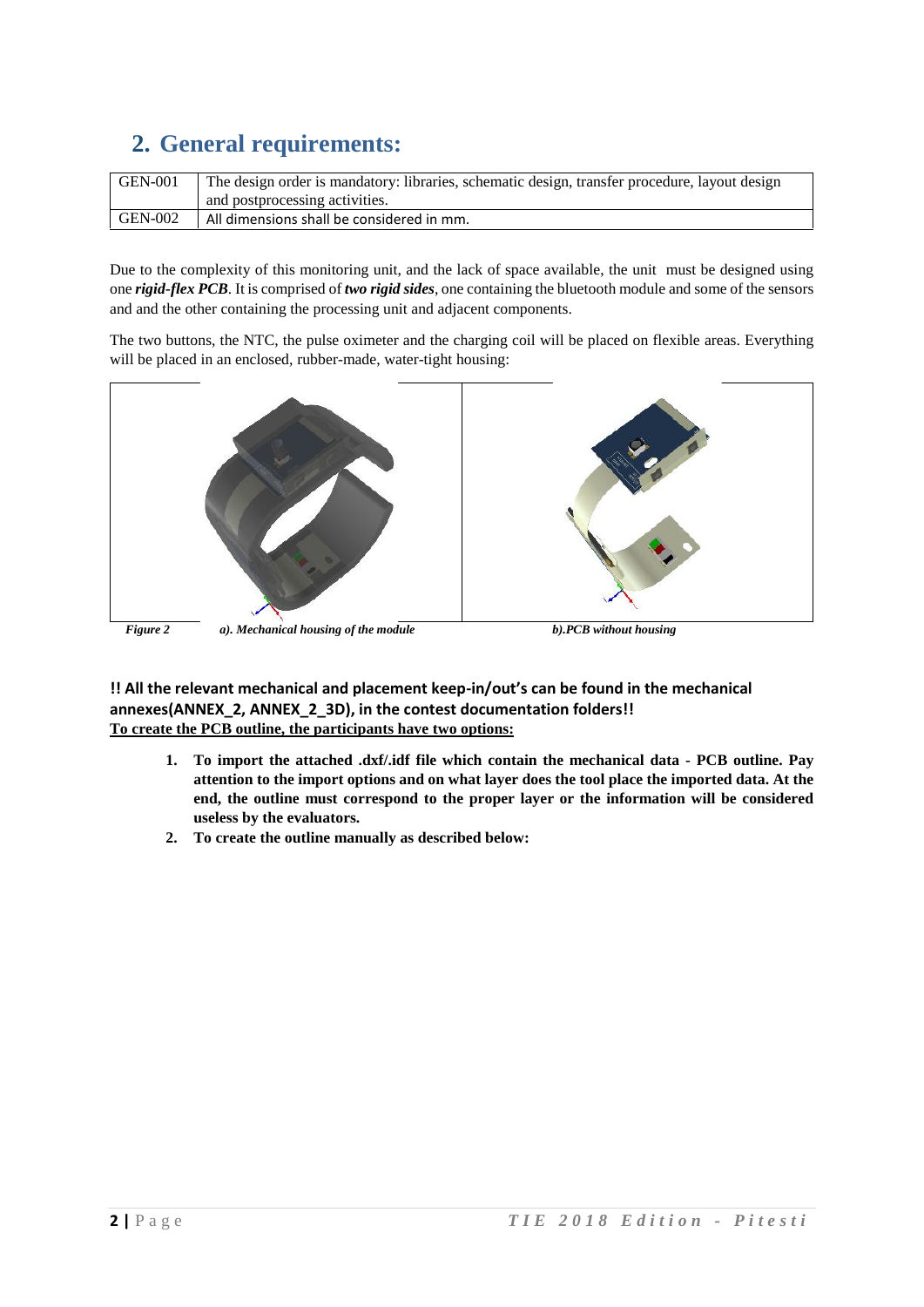## **3. Schematic design specifications:**

| <b>SCH-001</b> | The schematic project will be created using any CAD system accepted in the contest (and<br>respects all the minimum requirements published on the TIE official website).                                                                                                                                                                            |
|----------------|-----------------------------------------------------------------------------------------------------------------------------------------------------------------------------------------------------------------------------------------------------------------------------------------------------------------------------------------------------|
| <b>SCH-002</b> | The required components (U100, U200, U300, U400, U600, PB300) must be created in a new<br>library named TIE2018.                                                                                                                                                                                                                                    |
| <b>SCH-003</b> | The schematic must be drawn in a clear manner, e.g.: all references and values must have<br>proper size and orientation, un-necessary crossings shall be avoided, no overlap of texts,<br>graphical elements and electrical objects is allowed.                                                                                                     |
| <b>SCH-004</b> | The schematic must be electrically correct, clean and readable. All reference designators and<br>values must strictly follow Annex_1, footprint naming and other text elements are not<br><i>mandatory</i> . The main purpose is to generate a correct netlist for PCB design, but it must also<br>provide a clear representation of functionality. |
| <b>SCH-005</b> | Test pads must be placed on the following nets (1 test pad per net): SWD_IO, RESET,<br>SWD_CLK, 3V3 and GND for programing.                                                                                                                                                                                                                         |
| <b>SCH-006</b> | Following completion of the schematic, a Bill of Material (BOM) must be generated.                                                                                                                                                                                                                                                                  |
| <b>SCH-007</b> | The same page size and count shall be used as the one received in <i>Annex 1</i> .                                                                                                                                                                                                                                                                  |

## **4. Layout design specifications:**



#### *Figure 4. Proposed stack-up definition for the thermal monitoring system.*

| Minimum trace width is $0.100$ mm and minimum clearance is $0.100$ mm.<br><b>PCB-002</b><br>indicated in the proposed stack-up definition table (Fig.4).<br><b>PCB-003</b><br>indicated in Table 1, (Column 3), must be designed as specified in the provided datasheets and<br>saved in the TIE2018 Library. All footprints must have proper definition for copper pads,<br>component outline and silk screen.<br><b>PCB-004</b><br>All VIA will have the following properties:<br>Signal VIA:200µm hole diameter and 400µm copper pad<br>Power VIA:300µm hole diameter and 600µm copper pad<br><b>PCB-005</b><br>refer to the geometrical center.<br>The PCB origin shall be placed in the middle of the $2mm NPTH$ (#A).<br><b>PCB-006</b><br>Minimum distance between two adjacent components is $400 \mu m$ (component outline to<br><b>PCB-007</b> | <b>PCB-001</b> | The PCB layout design will take into consideration the proposed stack-up from <i>Figure 4</i> . Each        |  |  |
|----------------------------------------------------------------------------------------------------------------------------------------------------------------------------------------------------------------------------------------------------------------------------------------------------------------------------------------------------------------------------------------------------------------------------------------------------------------------------------------------------------------------------------------------------------------------------------------------------------------------------------------------------------------------------------------------------------------------------------------------------------------------------------------------------------------------------------------------------------|----------------|-------------------------------------------------------------------------------------------------------------|--|--|
|                                                                                                                                                                                                                                                                                                                                                                                                                                                                                                                                                                                                                                                                                                                                                                                                                                                          |                | participant should define in their individual CAD software only the rigid stack-up definition.              |  |  |
|                                                                                                                                                                                                                                                                                                                                                                                                                                                                                                                                                                                                                                                                                                                                                                                                                                                          |                |                                                                                                             |  |  |
|                                                                                                                                                                                                                                                                                                                                                                                                                                                                                                                                                                                                                                                                                                                                                                                                                                                          |                | Signal routing will be done on top and bottom layers. <b>Inner layer_1</b> and <b>Inner layer_2</b> will be |  |  |
|                                                                                                                                                                                                                                                                                                                                                                                                                                                                                                                                                                                                                                                                                                                                                                                                                                                          |                | used for <i>power signals(GND and 3V3)</i> . Interconnects on flex foil must be routed on the layers        |  |  |
|                                                                                                                                                                                                                                                                                                                                                                                                                                                                                                                                                                                                                                                                                                                                                                                                                                                          |                |                                                                                                             |  |  |
|                                                                                                                                                                                                                                                                                                                                                                                                                                                                                                                                                                                                                                                                                                                                                                                                                                                          |                | Component descriptions, including standard footprints are indicated directly in the ANNEX_3.                |  |  |
|                                                                                                                                                                                                                                                                                                                                                                                                                                                                                                                                                                                                                                                                                                                                                                                                                                                          |                | Non-standard footprints (components which have the manufacturer part number TIE2018 <sub>_</sub> )          |  |  |
|                                                                                                                                                                                                                                                                                                                                                                                                                                                                                                                                                                                                                                                                                                                                                                                                                                                          |                |                                                                                                             |  |  |
|                                                                                                                                                                                                                                                                                                                                                                                                                                                                                                                                                                                                                                                                                                                                                                                                                                                          |                |                                                                                                             |  |  |
|                                                                                                                                                                                                                                                                                                                                                                                                                                                                                                                                                                                                                                                                                                                                                                                                                                                          |                |                                                                                                             |  |  |
|                                                                                                                                                                                                                                                                                                                                                                                                                                                                                                                                                                                                                                                                                                                                                                                                                                                          |                |                                                                                                             |  |  |
|                                                                                                                                                                                                                                                                                                                                                                                                                                                                                                                                                                                                                                                                                                                                                                                                                                                          |                |                                                                                                             |  |  |
|                                                                                                                                                                                                                                                                                                                                                                                                                                                                                                                                                                                                                                                                                                                                                                                                                                                          |                |                                                                                                             |  |  |
|                                                                                                                                                                                                                                                                                                                                                                                                                                                                                                                                                                                                                                                                                                                                                                                                                                                          |                | In order to have the desired functionalities, all user interface components must be precisely               |  |  |
|                                                                                                                                                                                                                                                                                                                                                                                                                                                                                                                                                                                                                                                                                                                                                                                                                                                          |                | placed, as indicated in the mechanical documentation (ANNEX_2). Component coordinates                       |  |  |
|                                                                                                                                                                                                                                                                                                                                                                                                                                                                                                                                                                                                                                                                                                                                                                                                                                                          |                |                                                                                                             |  |  |
|                                                                                                                                                                                                                                                                                                                                                                                                                                                                                                                                                                                                                                                                                                                                                                                                                                                          |                |                                                                                                             |  |  |
|                                                                                                                                                                                                                                                                                                                                                                                                                                                                                                                                                                                                                                                                                                                                                                                                                                                          |                |                                                                                                             |  |  |
|                                                                                                                                                                                                                                                                                                                                                                                                                                                                                                                                                                                                                                                                                                                                                                                                                                                          |                | component outline), and pad to pad $250 \mu m$ .                                                            |  |  |
|                                                                                                                                                                                                                                                                                                                                                                                                                                                                                                                                                                                                                                                                                                                                                                                                                                                          |                |                                                                                                             |  |  |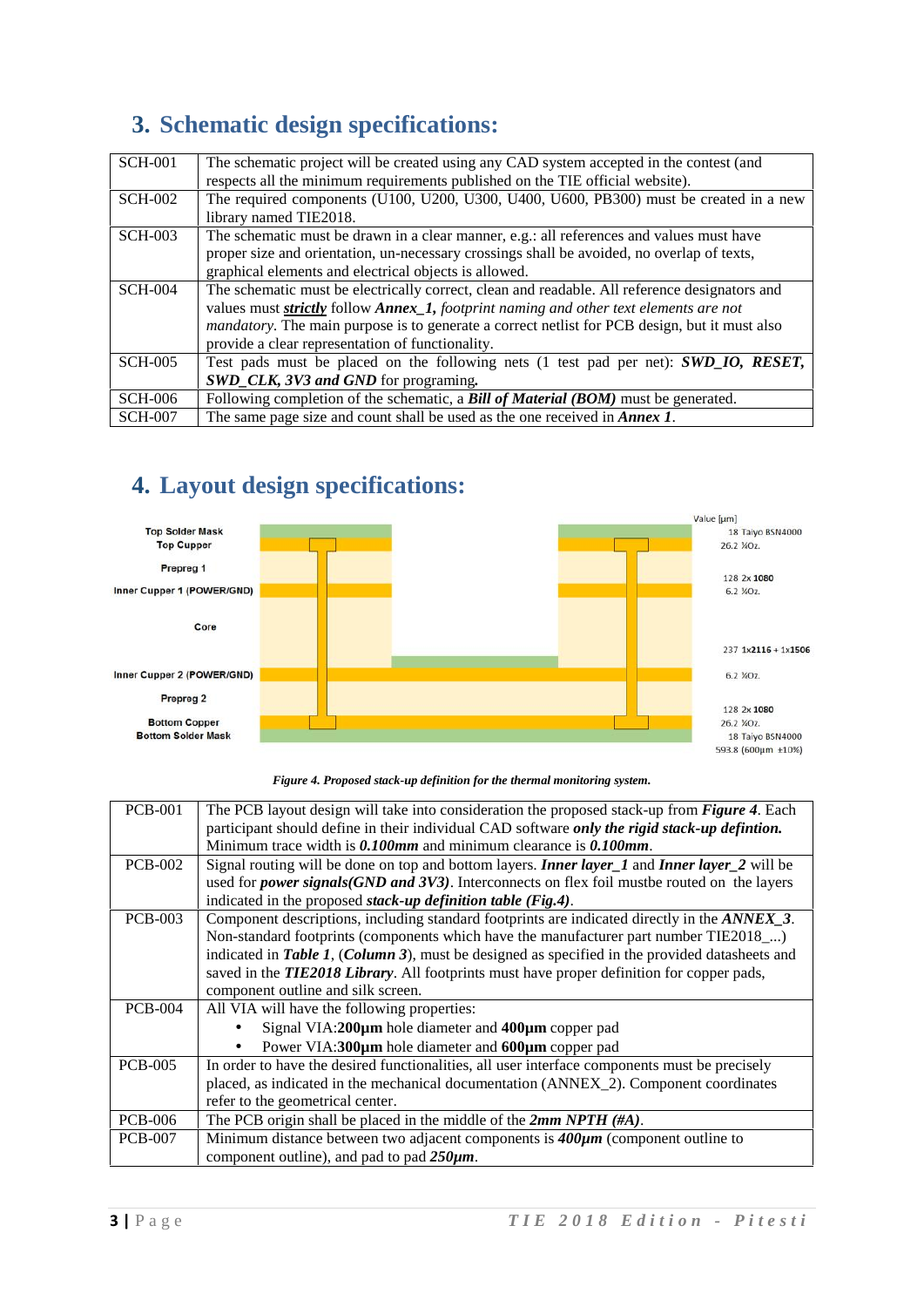| <b>PCB-008</b> | On flexible areas, due to manufacturing requirements the routing will be done with <i>rounded</i>         |
|----------------|-----------------------------------------------------------------------------------------------------------|
|                | <i>traces</i> . Also, if layer transitions are needed (via usage is mandatory) it is absolutely a must to |
|                | use <i>teardrops</i> in order to prevent trace-to-via detachments.                                        |
| <b>PCB-009</b> | To mechanically enhance the flexibility of the PCB, please insert, in the bendable areas, where           |
|                | there are no traces present or copper areas connected to any net, any kind of <i>homogenous</i>           |
|                | copper hatch. The pattern choosing may be either one available.                                           |
| <b>PCB-010</b> | The Pulse Oximeter Sensor will be placed as indicated in the mechanical drawing (ANNEX_2)                 |
|                | on bottom side.                                                                                           |
| <b>PCB-011</b> | For soldering the wireless power charging receiver coil, two copper pads of minimum                       |
|                | 1.5x1.5mm(1mm edge-to-edge spacing) will be placed at distance 5mm below the Pulse                        |
|                | Oximeter Sensor on the same side.                                                                         |
| <b>PCB-012</b> | The Lithium-Ion Battery will be soldered on two copper pads of minimum 1.5x1.5mm (Imm                     |
|                | edge-to-edge spacing) placed on Rigid Region A on the same side as Pulse Oximeter Sensor.                 |
| <b>PCB-013</b> | TIE2018_SoC shall have a keep-out area under the antenna, free of copper of minimum                       |
|                | $2.5x13mm$ .                                                                                              |
| <b>PCB-014</b> | Signals: ACI and AC2 will be routed in a parallel manner, having $400\mu m$ trace width and a             |
|                | spacing of maximum $250\mu m$ . Total length of any trace must not exceed $70mm!$                         |
| <b>PCB-015</b> | Signals: $\{RX_N, RX_P\}$ $TX_N, TX_P\}$ are 100 differential pair signals. The routing shall             |
|                | be done with a trace width of $110\mu m$ and $120\mu m$ spacing. Differential signals shall have their    |
|                | corresponding shield and return path $(RX\_REF$ and $TX\_REF$ . The length of any differential            |
|                | pair must not exceed 35mm.                                                                                |
| <b>PCB-016</b> | SPI interface (SPI_SIMO, SPI_SOMI, SPI_CLK, SPI_EN) traces shall be routed as bus,                        |
|                | length shall not exceed 60mm and must have a reference.                                                   |
| <b>PCB-017</b> | Signals ANTIN and ANTOUT, are single ended 50 impedance, and must be routed with                          |
|                | $220 \mu m$ trace width.                                                                                  |
| <b>PCB-018</b> | I2C interface signals must be routed as <b>short as possible</b> so the user shall be careful about       |
|                | critical component placement.                                                                             |
| <b>PCB-019</b> | Decoupling capacitors and AC coupling capacitors must be properly placed.                                 |
|                |                                                                                                           |

# **5. Thermal considerations:**

| THERM- | To prevent battery over-heating, a temperature monitoring thermistor will be used as indicated       |  |  |
|--------|------------------------------------------------------------------------------------------------------|--|--|
| 001    | on the mechanical drawing. NTC signals will be routed with $300\mu m$ traces, spaced at $250\mu m$ . |  |  |
| THERM- | Calculate junction temperature for $U100$ considering <b>R</b> JA = 37.7°C/W and dissipated power    |  |  |
| 002    | (Pd) is $300mW$ . See ANNEX 4 for more details.                                                      |  |  |
| THERM- | In order to properly cool U100, place a suitable number of thermal VIAs close to pins 40 and 44.     |  |  |
| 003    | Thermal resistance of one VIA is $43.8^{\circ}$ C/W and minimum required thermal resistance of the   |  |  |
|        | obtained VIA cluster is 8.1°C/W.                                                                     |  |  |

## **6. Test specifications:**

| <b>TST-001</b> | Test pads must be 0.5mm (0.575mm solder mask opening) in diameter and they must all be<br>accessible for the needles of an In-Circuit Test system (ICT). Minimum distance between test<br>pad centers must be 1.00mm. |
|----------------|-----------------------------------------------------------------------------------------------------------------------------------------------------------------------------------------------------------------------|
| TST-002        | Global fiducial markers, having circular shape, must be introduced in a proper number,<br>according to IPC recommendations.                                                                                           |
| TST-003        | A suitable number of test points for programing must be placed on bottom side.                                                                                                                                        |